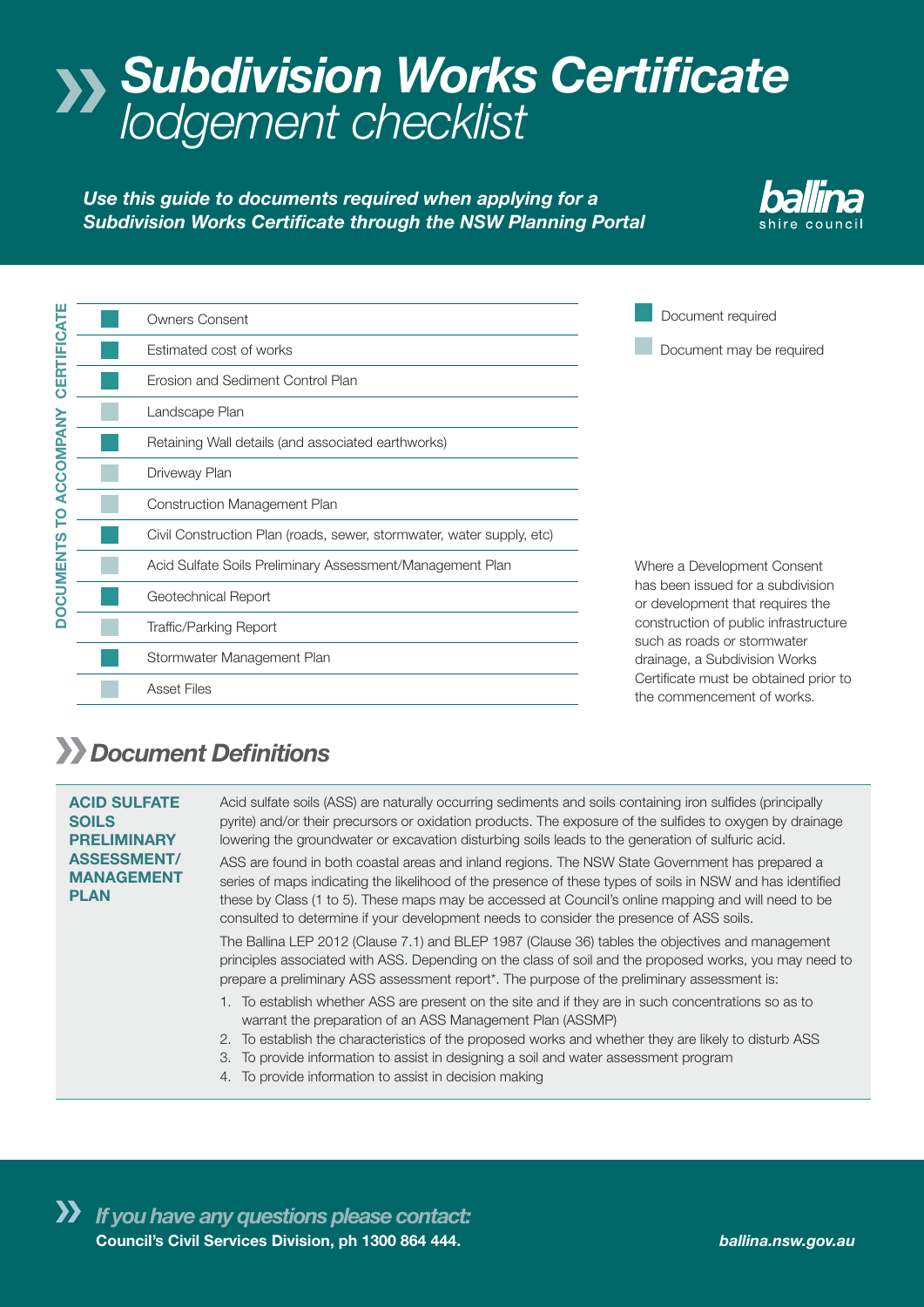<span id="page-1-0"></span>

| <b>ACID SULFATE</b><br><b>SOILS</b><br><b>PRELIMINARY</b><br><b>ASSESSMENT/</b><br><b>MANAGEMENT</b><br><b>PLAN (CONT)</b> | The ASS report (and any subsequent management plan should it reveal the presence of ASS) must be<br>prepared by a suitably qualified person experienced in the assessment and management of ASS and must<br>be prepared in accordance with the Acid Sulfate Soil Manual (ASSMAC 1998).<br>*Where it is considered that works are of a minor nature, that is works which disturb less than 10 tonnes<br>of soil, and the applicant and Council agree that ASS are present then you may choose to adopt BSC<br>ASSMP for Minor Works available on Council's website.<br><b>Further Resources</b><br>NSW Acid Sulfate Soil Manual<br><b>NSW Waste Classification Guidelines</b>                                                                                                                                                                                                                                                                                                                                                                                                                                                                                                                                                                                                                                                                                                                                                                                      |
|----------------------------------------------------------------------------------------------------------------------------|-------------------------------------------------------------------------------------------------------------------------------------------------------------------------------------------------------------------------------------------------------------------------------------------------------------------------------------------------------------------------------------------------------------------------------------------------------------------------------------------------------------------------------------------------------------------------------------------------------------------------------------------------------------------------------------------------------------------------------------------------------------------------------------------------------------------------------------------------------------------------------------------------------------------------------------------------------------------------------------------------------------------------------------------------------------------------------------------------------------------------------------------------------------------------------------------------------------------------------------------------------------------------------------------------------------------------------------------------------------------------------------------------------------------------------------------------------------------|
| <b>ASSET FILES</b>                                                                                                         | In connection with the Works-as Executed (WAE) drawings the proponent shall submit an electronic listing<br>of all road, stormwater, water and sewer assets generated by the development. Copies of the Asset<br>spreadsheet are available from Council's website.<br>Note: Council will require all asset data to be ADAC compliant from late 2021.                                                                                                                                                                                                                                                                                                                                                                                                                                                                                                                                                                                                                                                                                                                                                                                                                                                                                                                                                                                                                                                                                                              |
| <b>CIVIL</b><br><b>CONSTRUCTION</b><br><b>PLANS</b>                                                                        | These plans are required for the construction of infrastructure as part of the development. The plans may<br>need to shows designs for roads, sewer, stormwater, water supply, electrical supply, open spaces and any<br>other civil works required as part of the development.<br>The plans are to be prepared in accordance in accordance with the current Northern Rivers Local<br>Government Development Design and Construction Manuals and/or in accordance with other design<br>requirements from Austroads, Australian Standards and/or Transport for NSW where specified.<br>AUS-SPEC#1 Development Specification Series Development and Design Manual contents:<br>$\bullet$<br>Guidelines - Guidelines for Development and Subdivision of Land<br>$\bullet$<br>DQS - Quality Assurance Requirements for Design<br>$\bullet$<br>D1 - Geometric Road Design (Urban and Rural)<br>$\bullet$<br>D2 - Pavement Design<br>$\bullet$<br>D3 - Structures/Bridge Design<br>$\bullet$<br>D4 - Subsurface Drainage Design<br>$\bullet$<br>D5 - Stormwater Drainage Design<br>$\bullet$<br>D6 - Site Regrading<br>$\bullet$<br>D7 - Erosion Control and Stormwater Management<br>$\bullet$<br>D8 - Waterfront Development<br>$\bullet$<br>D9 - Cycleway and Pathway Design<br>$\bullet$<br>D11 - Water Supply<br>$\bullet$<br>D12 - Sewerage System<br>$\bullet$<br>Handbook of Stormwater Drainage Design (refer D5)<br>Driveway Handbook (refer D1.37 and D1.38) |
| <b>CONSTRUCTION</b><br><b>MANAGEMENT</b><br><b>PLAN (CMP)</b>                                                              | A Construction Management Plan (CMP) identifies the required steps in the development and splits these<br>into defined activities. Each activity will require specific materials, workforce and equipment along with<br>safety, worksite and traffic implications.<br>A typical CMP will include:<br>project description<br>site risks, constraints and scope<br>traffic, parking and deliveries<br>impact on adjoining lands and neighbours (including noise, dust etc.)<br>communications and incident reporting<br>waste management.                                                                                                                                                                                                                                                                                                                                                                                                                                                                                                                                                                                                                                                                                                                                                                                                                                                                                                                           |
| <b>DRIVEWAY PLAN</b>                                                                                                       | Required for development where the construction of a driveway requires works within the road reserve.<br>The design of driveways must comply with the requirements of AS 2890 - Parking Facilities and Northern<br>Rivers Local Government Standard Drawings:<br>R-05D Residential Driveway Layouts and Layback Vehicular Crossing for Kerbed Roads<br>$\bullet$<br>R-06D Residential Driveway Longitudinal Grading Details<br>R-14C Driveways and Vehicular Crossings Non Kerb and Gutter<br>$\bullet$<br>R-15D Rural Driveway Longitudinal Grading Details for Non Kerbed Roads<br>٠<br>and relevant authorities (such as the Transport for NSW, Australian Road Rules (Part 18-Division 1-289),<br>Austroads documentation and Council.                                                                                                                                                                                                                                                                                                                                                                                                                                                                                                                                                                                                                                                                                                                        |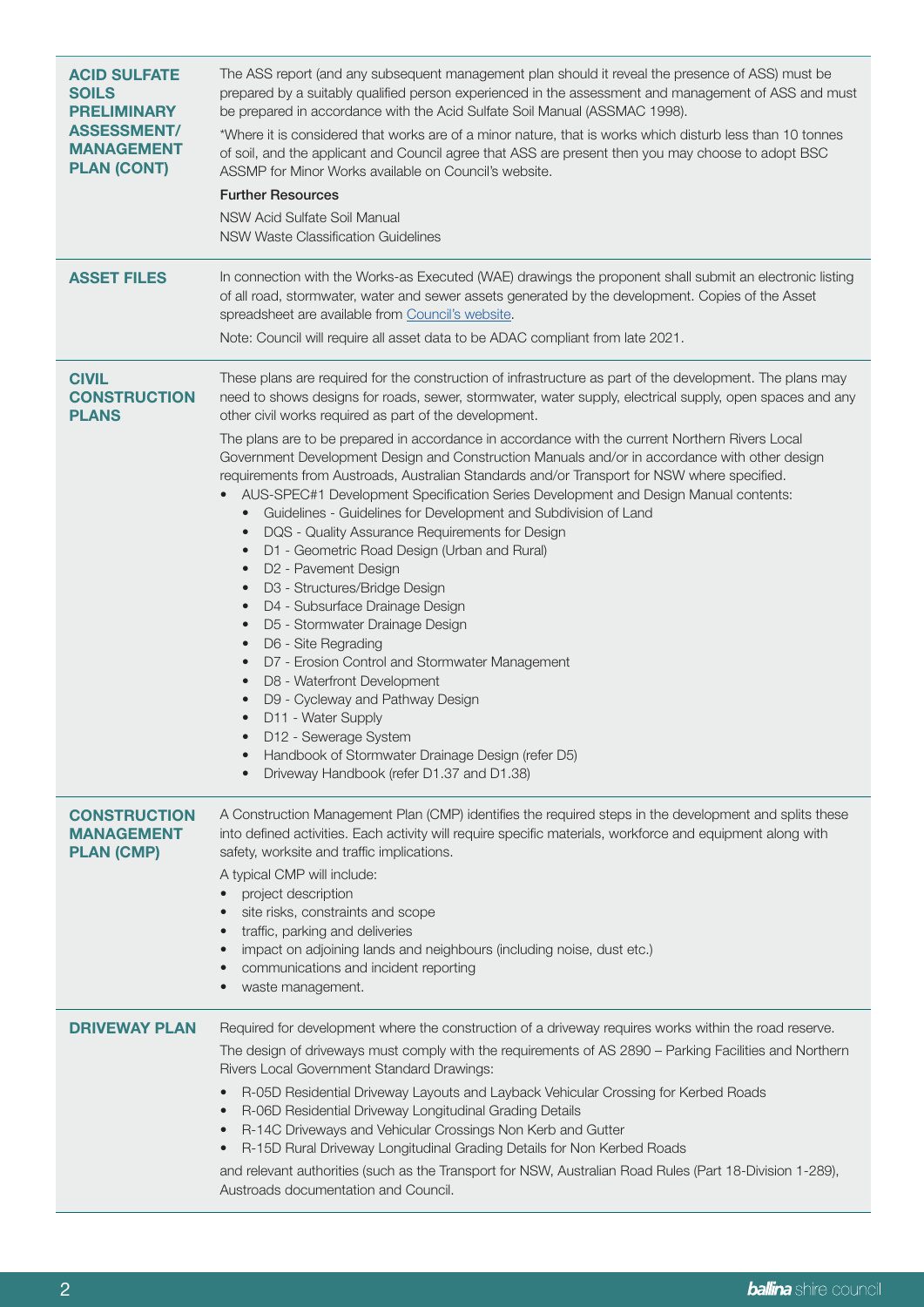<span id="page-2-4"></span><span id="page-2-3"></span><span id="page-2-2"></span><span id="page-2-1"></span><span id="page-2-0"></span>

| <b>EROSION AND</b><br><b>SEDIMENT</b><br><b>CONTROL PLAN</b> | Required where development proposes clearing or excavation of existing soil surface (including demolition,<br>alterations/additions, new development, including subdivision, drainage works), stockpiling or landfill.<br>The plan is to be prepared in accordance with Council's Engineering Requirements for Development and<br>Landcom's The Blue Book - Managing Urban Stormwater; Soils and Construction/Planning for Erosion<br>and Sediment Control on Single Residential Allotments.<br>The plan must detail proposed methods of controlling erosion during work, excavation and construction,<br>site access, division of water, sediment basins, pump-outs, sediment fences, gutter protection, stockpiles<br>and dust control. The plan must include:<br>basic site information<br>٠<br>construction details<br>٠<br>stormwater management.<br>$\bullet$                                                                                                                                                                          |
|--------------------------------------------------------------|----------------------------------------------------------------------------------------------------------------------------------------------------------------------------------------------------------------------------------------------------------------------------------------------------------------------------------------------------------------------------------------------------------------------------------------------------------------------------------------------------------------------------------------------------------------------------------------------------------------------------------------------------------------------------------------------------------------------------------------------------------------------------------------------------------------------------------------------------------------------------------------------------------------------------------------------------------------------------------------------------------------------------------------------|
| <b>ESTIMATED</b><br><b>COST OF WORKS</b>                     | For Subdivision Works Certificates or Section 138 approvals, the cost of works is determined by<br>submitting an asset listing via Council's Development Asset Spreadsheet.                                                                                                                                                                                                                                                                                                                                                                                                                                                                                                                                                                                                                                                                                                                                                                                                                                                                  |
| <b>GEOTECHNICAL</b><br><b>REPORT</b>                         | Where there is potential for a development to result in impacts on or be impacted by the stability of the<br>subject site or surrounding locality, a geotechnical report prepared by a suitably qualified, practicing and<br>experienced geotechnical engineer will be required to accompany the development application.<br>The geotechnical engineer shall develop and prepare a report stipulating site specific requirements to<br>ensure that:                                                                                                                                                                                                                                                                                                                                                                                                                                                                                                                                                                                          |
|                                                              | the site is geotechnically stable<br>$\bullet$<br>the site is suitable for the proposed development<br>$\bullet$                                                                                                                                                                                                                                                                                                                                                                                                                                                                                                                                                                                                                                                                                                                                                                                                                                                                                                                             |
|                                                              | both property and life will be protected.<br>$\bullet$<br>The report must include recommendations to ensure that the existing rock formations and substrate on<br>the site are capable of withstanding:<br>the proposed loads to be imposed<br>• the extent of the proposed excavation, including any recommendations for shoring works that may be<br>required to ensure the stability of the excavation<br>pile construction vibration emissions.                                                                                                                                                                                                                                                                                                                                                                                                                                                                                                                                                                                          |
|                                                              | The report must also include details:<br>of the protection of adjoining properties (including recommendations or measures to prevent/minimise<br>structural damage to nearby premises)<br>of the provision of appropriate subsoil drainage to prevent impact on the existing subsurface flow<br>conditions demonstrating the development will conform to relevant Australian Standards and best<br>Engineering Practice.                                                                                                                                                                                                                                                                                                                                                                                                                                                                                                                                                                                                                     |
| <b>LANDSCAPE</b><br><b>PLAN</b>                              | A Landscape Plan may be required for new development works. The plan is to include:<br>site details<br>$\bullet$<br>proposed works<br>$\bullet$                                                                                                                                                                                                                                                                                                                                                                                                                                                                                                                                                                                                                                                                                                                                                                                                                                                                                              |
|                                                              | maintenance program.<br>$\bullet$<br>For larger developments, a Landscape Design Statement may be required to demonstrate the impact of<br>the proposal on streetscape amenity, how the landscape design integrates with the existing streetscape,<br>the impact of the proposal on the neighbouring properties, and how the landscape design considers and<br>addresses this.                                                                                                                                                                                                                                                                                                                                                                                                                                                                                                                                                                                                                                                               |
| <b>OWNERS CONSENT</b>                                        | Refer to the Owners Consent form on Council's website.                                                                                                                                                                                                                                                                                                                                                                                                                                                                                                                                                                                                                                                                                                                                                                                                                                                                                                                                                                                       |
| <b>RETAINING WALL</b><br><b>DETAILS</b>                      | Required where any application for minor work proposes cut/fill and/or retaining walls.                                                                                                                                                                                                                                                                                                                                                                                                                                                                                                                                                                                                                                                                                                                                                                                                                                                                                                                                                      |
|                                                              | Design plans are to meet the following requirements:<br>Retaining walls to be designed in accordance with AS 4678-2002.<br>Designs are to consider all the applicable limit states defined in Section 3 of AS 4678-2002. Design<br>loads are to be in accordance with Section 4 of the standard. Earthquake loads are to be provided for<br>in accordance with Appendix I of the standard.<br>Combined Height in this condition is defined as the sum of the heights of retaining walls individually<br>$\bullet$<br>horizontally staggered by less than 3m between top of lower wall and bottom of higher wall.<br>Structure Classification AS 4678-2002, Table 1.1 - Retaining walls with combined height of:<br>$\bullet$<br>• >1.5m and < 2.5m are, as a minimum, to be designed as Class B;<br>• >1.0m and < 1.5m that support services are, as a minimum, to be designed as Class B;<br>• equal to or >2.5m are, as a minimum, to be designed as Class C.<br>Site investigation is to be in accordance with Section 2 of AS 4678-2002. |